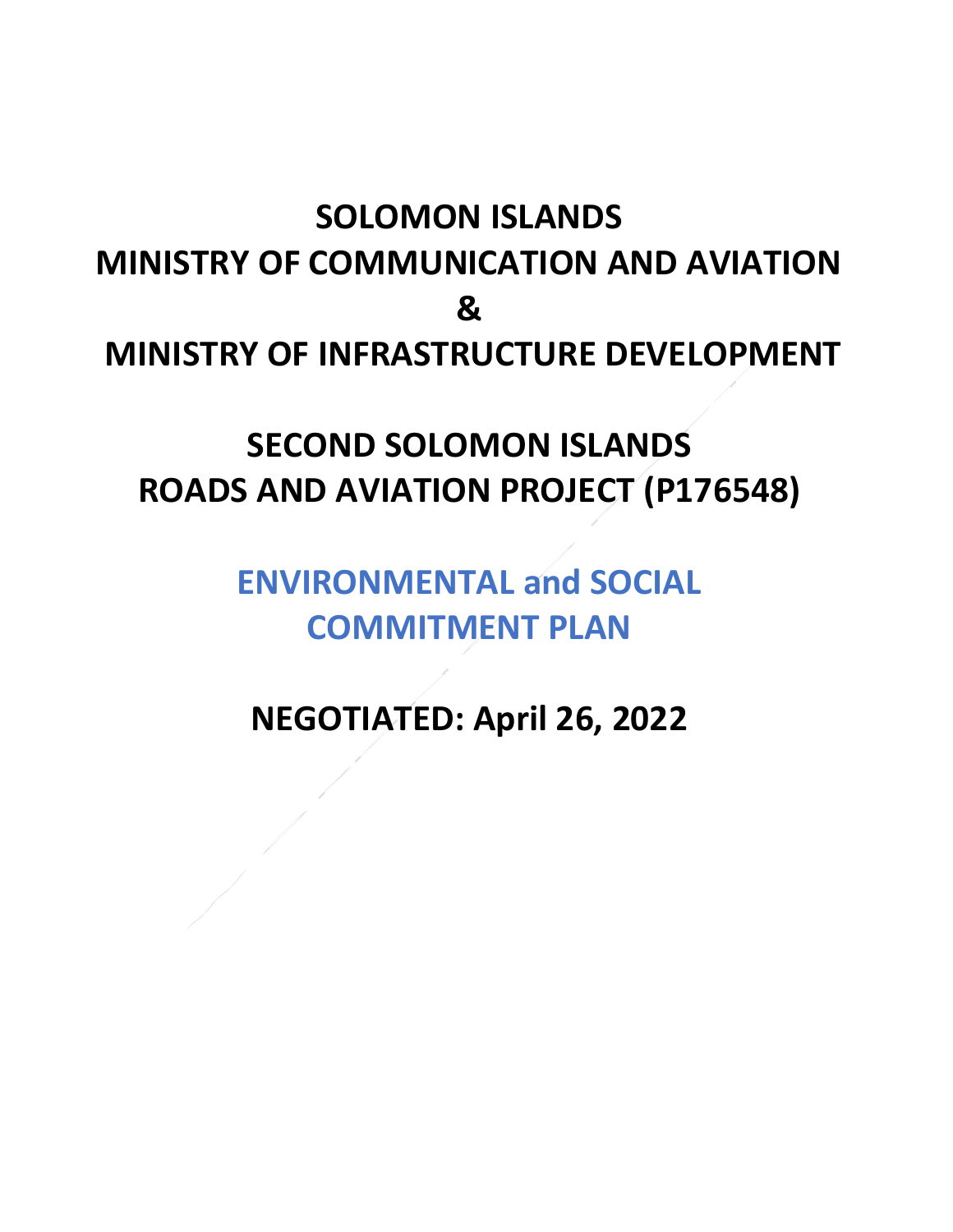## **ENVIRONMENTAL AND SOCIAL COMMITMENT PLAN**

- 1. Solomon Islands (hereinafter the **Recipient**) shall implement the Second Solomon Islands Roads and Aviation Project (P176548) (the **Project**), with the involvement of the Ministry of Communication and Aviation (**MCA**) and the Ministry of Infrastructure Development (**MID**). The International Development Association (hereinafter the **Association**) has agreed to provide financing for the Project.
- 2. The Recipient shall implement material measures and actions so that the Project is implemented in accordance with the Environmental and Social Standards (**ESSs**). This Environmental and Social Commitment Plan (**ESCP**) sets out material measures and actions, any specific documents or plans, as well as the timing for each of these.
- 3. The Recipient shall also comply with the provisions of any other environmental and social (**E&S**) documents required under the Environmental and Social Framework (**ESF**) and referred to in this ESCP, such as Environmental and Social Management Plans (**ESMPs**), Labor Management Procedures (**LMP**), Stakeholder Engagement Plan (**SEP**), and Resettlement Plan (**RP**), and the timelines specified in those E&S documents.
- 4. The Recipient is responsible for compliance with all requirements of the ESCP even when implementation of specific measures and actions is conducted by the Ministries referenced in 1. above.
- 5. Implementation of the material measures and actions set out in this ESCP shall be monitored and reported to the Association by the Recipient as required by the ESCP and the conditions of the legal agreement, and the Association shall monitor and assess progress and completion of the material measures and actions throughout implementation of the Project.
- 6. As agreed by the Association and the Recipient, this ESCP may be revised from time to time during Project implementation to reflect adaptive management of Project changes and unforeseen circumstances or in response to assessment of Project performance conducted under the ESCP itself. In such circumstances, the Recipient shall agree to the changes with the Association and shall update the ESCP to reflect such changes. Agreement on changes to the ESCP shall be documented through the exchange of letters signed between the Association and the Recipient. The Recipient shall promptly disclose the updated ESCP.
- 7. Where Project changes, unforeseen circumstances, or Project performance result in changes to the risks and impacts during Project implementation, the Recipient shall provide additional funds, if needed, to implement actions and measures to address such risks and impacts.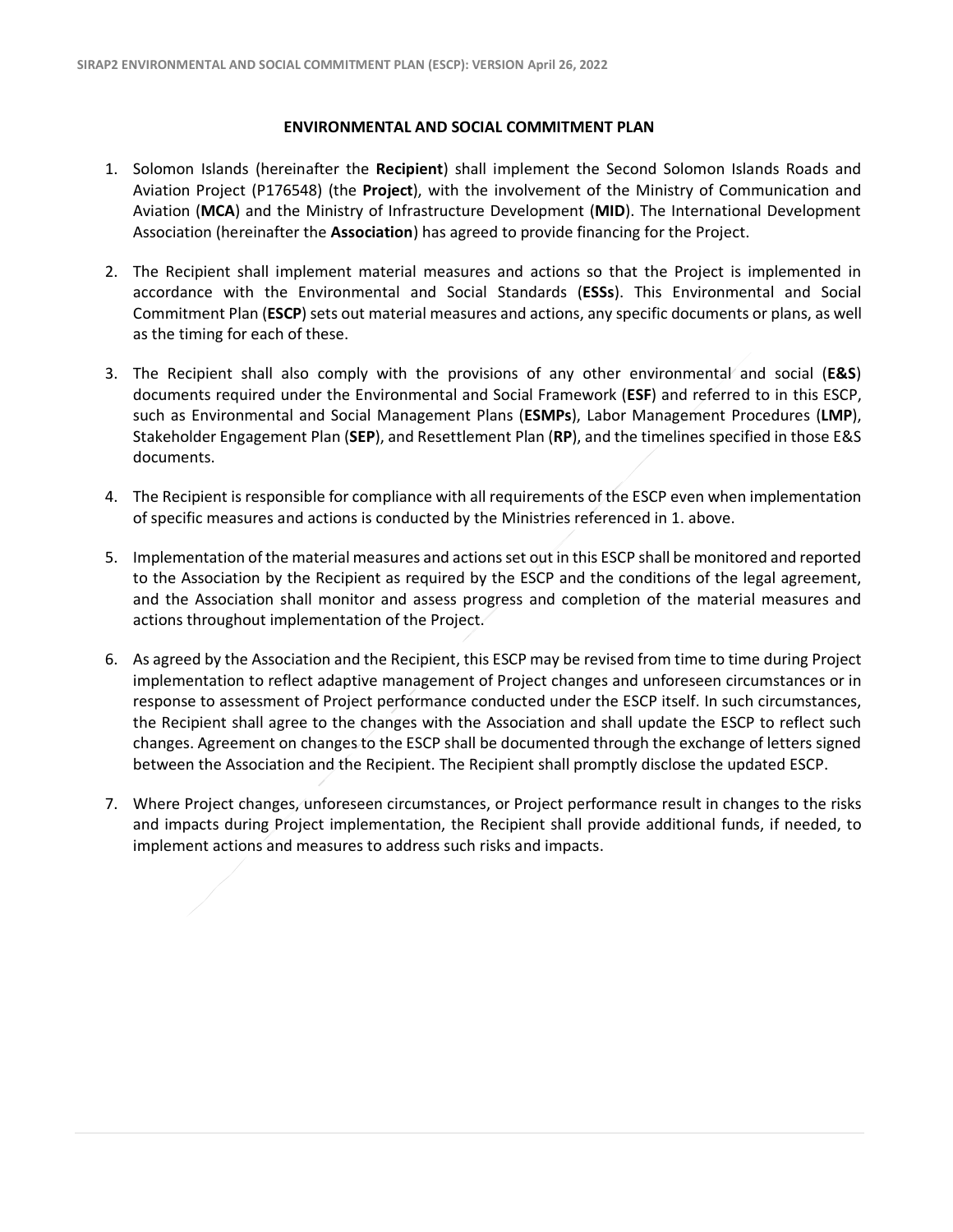**SIRAP2 ENVIRONMENTAL AND SOCIAL COMMITMENT PLAN (ESCP): VERSION April 26, 2022**

| <b>MATERIAL MEASURES AND ACTIONS</b> |                                                                                      | <b>TIMEFRAME</b>                            | <b>RESPONSIBILE ENTITY/AUTHORITY</b> |  |
|--------------------------------------|--------------------------------------------------------------------------------------|---------------------------------------------|--------------------------------------|--|
| <b>MONITORING AND REPORTING</b>      |                                                                                      |                                             |                                      |  |
| A                                    | <b>REGULAR REPORTING</b>                                                             |                                             |                                      |  |
|                                      | Prepare and submit to the Association regular monitoring reports on                  | Every six (6) months throughout Project     | MCA and MID through the PST          |  |
|                                      | the environmental, social, health and safety (ESHS) performance of the               | implementation.                             |                                      |  |
|                                      | Project, including but not limited to the implementation of the ESCP,                |                                             |                                      |  |
|                                      | status of preparation and implementation of the ESMPs required under                 |                                             |                                      |  |
|                                      | the ESCP, stakeholder engagement activities under the SEP, labor                     |                                             |                                      |  |
|                                      | management activities under the LMP, and RP, and functioning of the                  |                                             |                                      |  |
|                                      | grievance mechanism(s) including submission of the grievance log.                    |                                             |                                      |  |
| B                                    | <b>INCIDENTS AND ACCIDENTS</b>                                                       |                                             |                                      |  |
|                                      | Promptly notify the Association of any incident or accident related to               | Throughout Project implementation.          | MCA and MID throughout the PST       |  |
|                                      | the Project which has, or is likely to have, a significant adverse effect on         |                                             |                                      |  |
|                                      | the environment, the affected communities, the public or workers (e.g.,              | The PST shall notify the Association within |                                      |  |
|                                      | accident resulting in injury or death to project workers or community                | 48 hours after learning of the incident or  |                                      |  |
|                                      | residents, significant environmental release, a natural disaster, or other           | accident. A report shall be provided within |                                      |  |
|                                      | emergency affecting project beneficiaries).                                          | a timeframe acceptable to the Association.  |                                      |  |
|                                      |                                                                                      |                                             |                                      |  |
|                                      | Provide sufficient detail regarding the incident or accident, indicating             |                                             |                                      |  |
|                                      | immediate measures taken or that are planned to be taken to address                  |                                             |                                      |  |
|                                      | it, and any information provided by any contractor and supervising                   |                                             |                                      |  |
|                                      | entity, as appropriate. Subsequently, as per the Association's request,              |                                             |                                      |  |
|                                      | prepare a report on the incident or accident and propose any measures                |                                             |                                      |  |
|                                      | to prevent its recurrence. See also notification of operational health and           |                                             |                                      |  |
|                                      | safety (OHS) requirements in the LMP and notification requirements in                |                                             |                                      |  |
|                                      | the ESMP.                                                                            |                                             |                                      |  |
| C                                    | <b>CONTRACTORS MONTHLY REPORTS</b>                                                   |                                             |                                      |  |
|                                      | Contractors are required to provide monthly monitoring reports to the                | Monthly and upon request by the             | MCA and MID throughout the PST       |  |
|                                      | PST. Monthly reports shall be submitted to the Association upon                      | Association                                 |                                      |  |
|                                      | request.                                                                             |                                             |                                      |  |
|                                      | <b>ESS1: ASSESSMENT AND MANAGEMENT OF ENVIRONMENTAL AND SOCIAL RISKS AND IMPACTS</b> |                                             |                                      |  |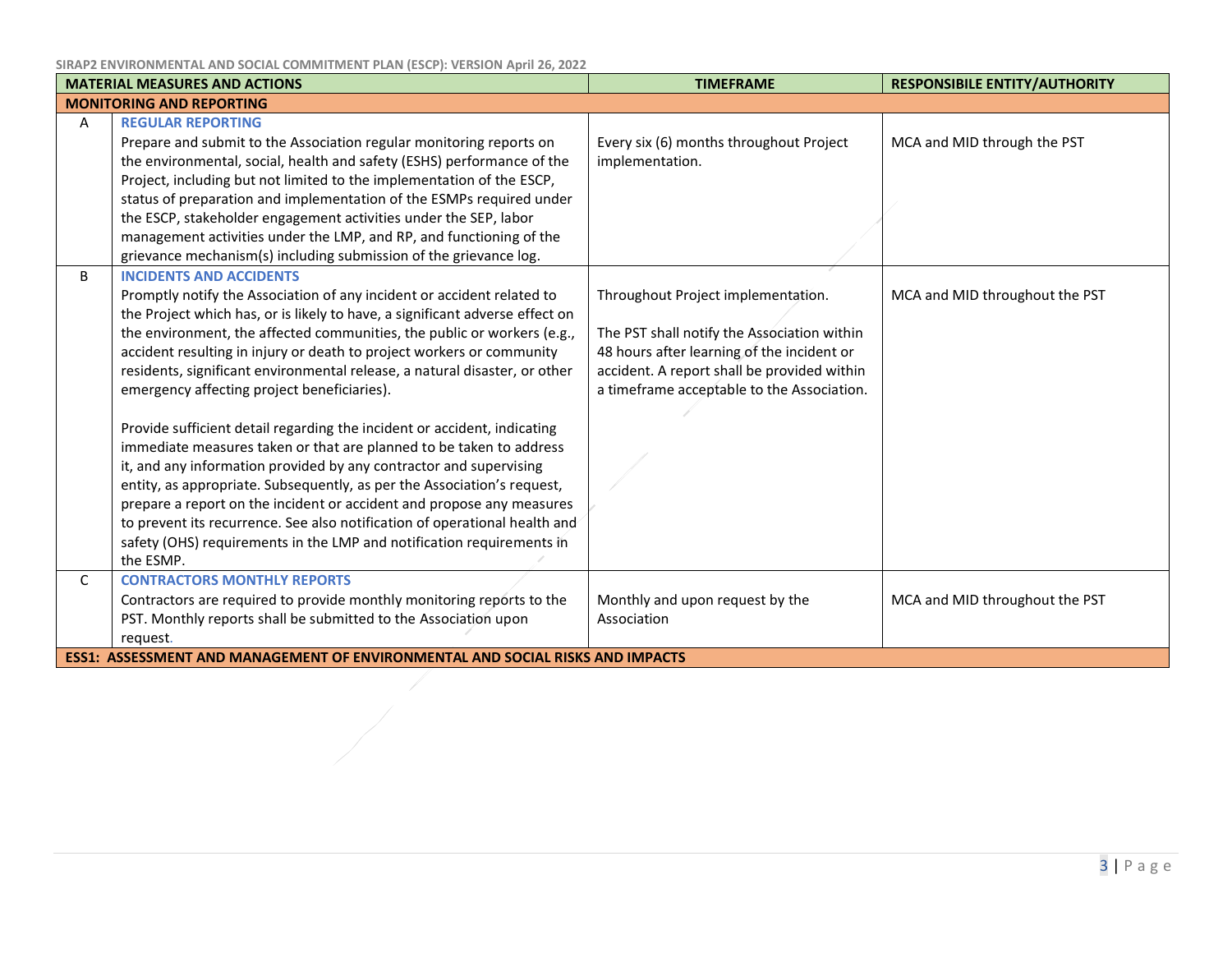**SIRAP2 ENVIRONMENTAL AND SOCIAL COMMITMENT PLAN (ESCP): VERSION April 26, 2022**

| <b>MATERIAL MEASURES AND ACTIONS</b> |                                                                                                                                                                                                                                                                                                                                                                                                                                                                                                                                                                            | <b>TIMEFRAME</b>                                                                                                                                                                                                       | <b>RESPONSIBILE ENTITY/AUTHORITY</b> |
|--------------------------------------|----------------------------------------------------------------------------------------------------------------------------------------------------------------------------------------------------------------------------------------------------------------------------------------------------------------------------------------------------------------------------------------------------------------------------------------------------------------------------------------------------------------------------------------------------------------------------|------------------------------------------------------------------------------------------------------------------------------------------------------------------------------------------------------------------------|--------------------------------------|
| 1.1                                  | <b>ORGANIZATIONAL STRUCTURE</b><br>a) Maintain the existing Project Support Team (PST) established under<br>the Solomon Islands Roads and Aviation Project (SIRAP) with qualified<br>staff and resources to support management of ESHS risks and impacts<br>of the Project. An additional National Environment and Social Officer<br>shall be recruited to the PST. The National Safeguards Specialist shall<br>provide ongoing support, advice, and monitoring to all the institutional<br>stakeholders.                                                                  | a) An additional National Environment and<br>Social Officer shall be<br>designated/appointed by MCA and MID<br>before the commencement of the relevant<br>Project activities and throughout Project<br>Implementation. | MCA and MID throughout the PST       |
|                                      | b) Ensure that the consultancies, studies, capacity building, training, and<br>any other technical assistance activities under the Project are carried<br>out in accordance with terms of reference acceptable to the<br>Association, that are consistent with the ESSs, including for the<br>following Project activities: Project activities under Subcomponent 3.1,<br>design of air traffic control towers, and National Environmental and<br>Social Officer for the PST. Thereafter ensure that the outputs of such<br>activities comply with the terms of reference. | b) Before the commencement of the<br>relevant Project activities and throughout<br>Project Implementation.                                                                                                             |                                      |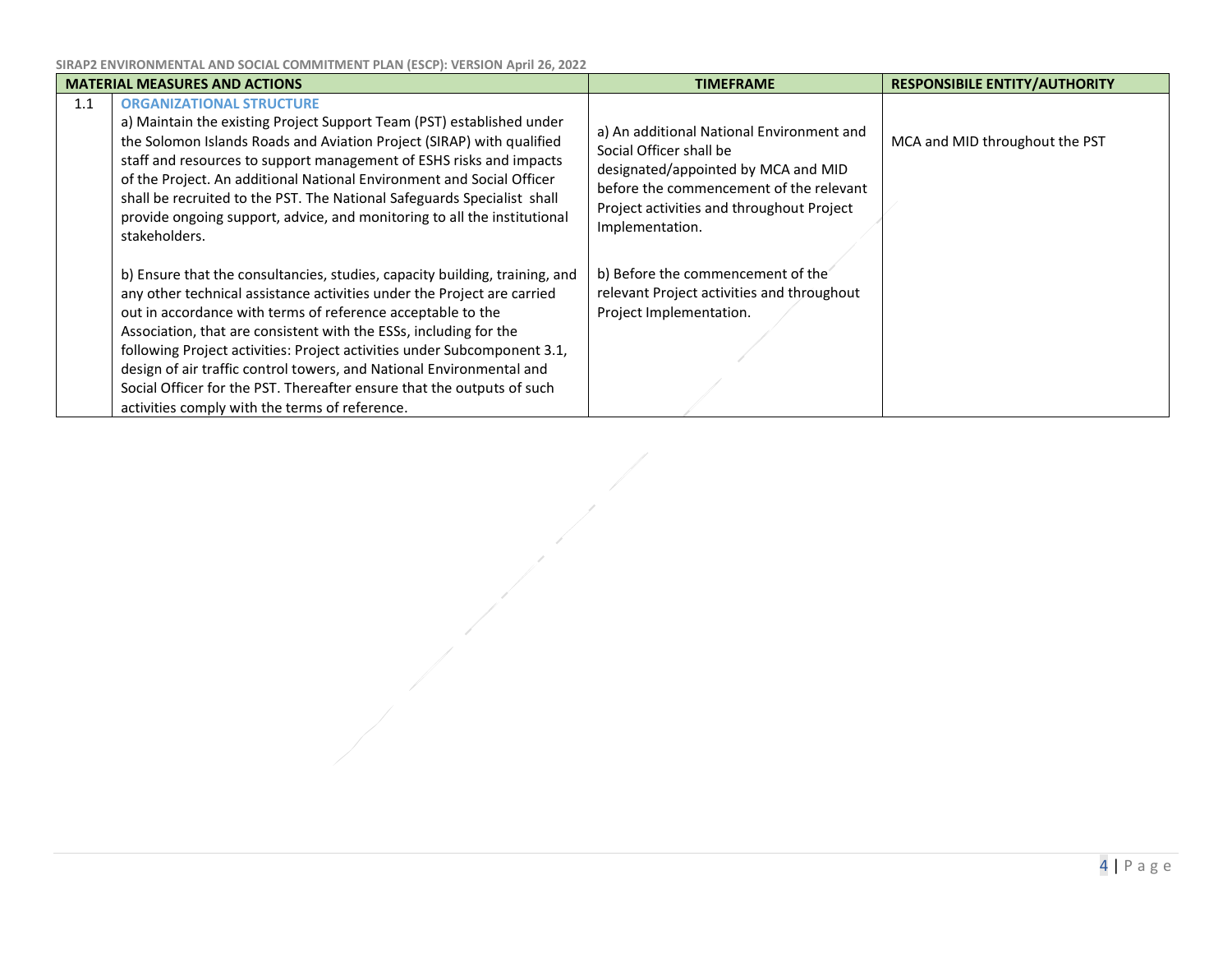| 1.2 |    | <b>ENVIRONMENTAL AND SOCIAL ASSESSMENT</b>                                                                                                                                                                                                                                                                                                                                                                                                                |                                                                                                                                                                                                                                                 |                                |
|-----|----|-----------------------------------------------------------------------------------------------------------------------------------------------------------------------------------------------------------------------------------------------------------------------------------------------------------------------------------------------------------------------------------------------------------------------------------------------------------|-------------------------------------------------------------------------------------------------------------------------------------------------------------------------------------------------------------------------------------------------|--------------------------------|
|     |    | a) Prepare, disclose, consult and adopt the ESMPs for: (i) Santa<br>Cruz Runway Improvement, and (ii) Honara Aviation Complex<br>Building, consistent with the ESSs and in form and substance and<br>manner acceptable to the Association.                                                                                                                                                                                                                | a) No later than six (6) months after the<br>Effective Date.                                                                                                                                                                                    | MCA and MID throughout the PST |
|     | b) | The ESMPs for Honiara Airport, Munda Airport, Noro Roads,<br>Malaita Bridges have been prepared, disclosed, consulted and<br>adopted for the Project and shall be updated for all relevant<br>Project activities once detailed designs have been completed<br>and prior to the release of any construction bid documents.<br>Updated ESMPs shall be prepared in line with the ESSs and in<br>form and substance and manner acceptable to the Association. | b) & c) Prior to the release of any<br>construction bid documents                                                                                                                                                                               |                                |
|     | C) | The updated ESMP for Honiara Airport shall take into account,<br>among other things, baseline data on the existing conditions of<br>construction facilties.                                                                                                                                                                                                                                                                                               |                                                                                                                                                                                                                                                 |                                |
|     | d) | Implement, and update as necessary during implementation,<br>the following E&S instruments that have been prepared,<br>disclosed, consulted, and adopted for the Project, consistent<br>with the ESSs and in a manner acceptable to the Association:<br><b>Updated ESMPs</b><br><b>LMP</b><br><b>SEP</b><br><b>RP</b>                                                                                                                                     | d) Throughout Project implementation                                                                                                                                                                                                            |                                |
|     | e) | Ensure that the CERC Manual and CERC-ESMF prepared and<br>adopted under SIRAP is updated for the implementation of<br>Component 4, in accordance with the ESSs.                                                                                                                                                                                                                                                                                           | e) No later than six (6) months after the<br>Effective Date. The adoption of the CERC<br>Manual in form and substance acceptable<br>to the Association is a withdrawal condition<br>under Schedule 2 of Financing Agreement<br>for the Project. |                                |
|     | f) | Prepare, disclose, consult, and adopt any E&S instruments which<br>may be required for activities under Component 4 of the Project,<br>in accordance with the CERC Manual and CERC-ESMF and the<br>ESSs, and thereafter implement the measures and actions<br>required under said E&S instruments, within the timeframes<br>specified in said E&S instruments.                                                                                            | f) Before the carrying out of the relevant<br>Project activities for which the E&S<br>instrument is required. Implement the E&S<br>instruments in accordance with their<br>terms, throughout Project implementation                             |                                |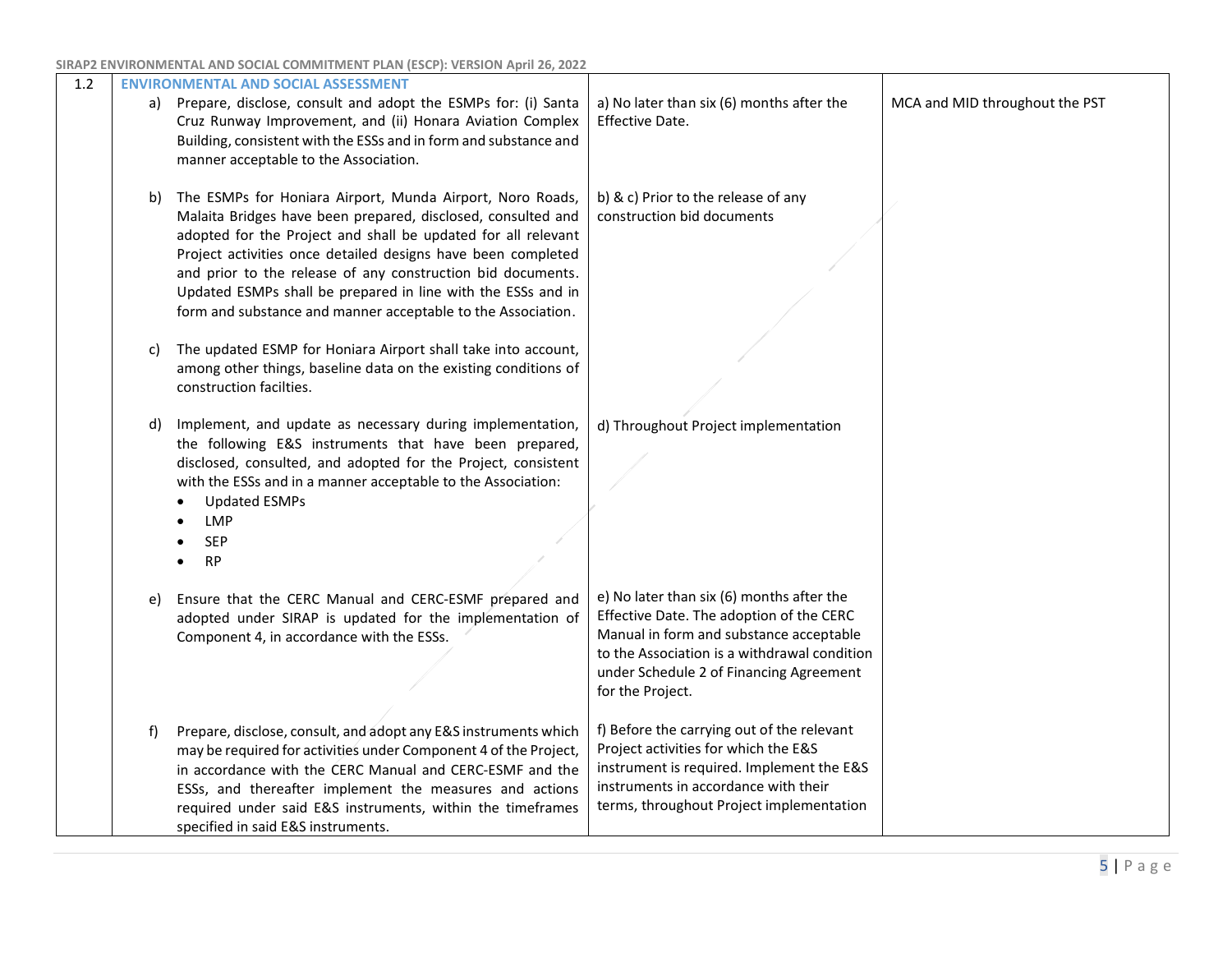**SIRAP2 ENVIRONMENTAL AND SOCIAL COMMITMENT PLAN (ESCP): VERSION April 26, 2022**

| <b>MATERIAL MEASURES AND ACTIONS</b> |                                                                                                                                                                                                                                                                                                                                                                                                                                                                                                                                                                                                                                                                                       | <b>TIMEFRAME</b>                                                                                                                                               | <b>RESPONSIBILE ENTITY/AUTHORITY</b> |
|--------------------------------------|---------------------------------------------------------------------------------------------------------------------------------------------------------------------------------------------------------------------------------------------------------------------------------------------------------------------------------------------------------------------------------------------------------------------------------------------------------------------------------------------------------------------------------------------------------------------------------------------------------------------------------------------------------------------------------------|----------------------------------------------------------------------------------------------------------------------------------------------------------------|--------------------------------------|
| 1.3                                  | <b>MANAGEMENT TOOLS AND INSTRUMENTS</b><br>a) Adopt and implement a Code of Conduct for the prevention of<br>gender-based violence (GBV), sexual exploitation an abuse (SEA)/sexual<br>harassment (SH), and/or violence against children. Include the Code of<br>Conduct in construction bid documents.                                                                                                                                                                                                                                                                                                                                                                               | a) Prior to the release of any construction<br>bid documents and throughout Project<br>implementation                                                          | MCA and MID throughout the PST       |
|                                      | b) Approve the Contractors' Environmental and Social Management<br>Plans (CESMPs), including a GRM, that will be prepared by the<br>contractors based on the updated ESMPs, prepared under item 1.2<br>above                                                                                                                                                                                                                                                                                                                                                                                                                                                                          | b) Prior to the commencement of civil<br>works.                                                                                                                |                                      |
| 1.4                                  | <b>MANAGEMENT OF CONTRACTORS</b><br>Incorporate the relevant aspects of this ESCP, including, inter alia, any<br>environmental and social management plans or other instruments, ESS2<br>requirements, and any other required ESHS measures, into the ESHS<br>specifications of the procurement documents and contracts with<br>contractors, subcontractors and supervising firms. Thereafter ensure<br>that the contractors, subcontractors and supervising firms comply with<br>the ESHS specifications of their respective contracts.<br>Ensure that all bid documents for civil works include the site-specific<br>ESMPs, and the budget provisions for all relevant OHS aspects. | Before launching the procurement process<br>for the relevant Project activities, and<br>thereafter throughout the civil<br>works/construction activities.      | MCA and MID throughout the PST       |
|                                      | <b>ESS2: LABOR AND WORKING CONDITIONS</b>                                                                                                                                                                                                                                                                                                                                                                                                                                                                                                                                                                                                                                             |                                                                                                                                                                |                                      |
| 2.1                                  | <b>LABOR MANAGEMENT PROCEDURES</b><br>Implement the LMPs that have been prepared, disclosed, consulted and<br>adopted, which shall, among others, (i) respond to specific health and<br>safety issues posed by COVID-19, (ii) protect workers rights as set out in<br>ESS2, and (iii) create a grievance mechanism for workers to raise<br>complaints or queries.                                                                                                                                                                                                                                                                                                                     | Throughout Project Implementation                                                                                                                              | MCA and MID throughout the PST       |
| 2.2                                  | <b>GRIEVANCE MECHANISM FOR PROJECT WORKERS</b><br>Establish, maintain, and operate a grievance mechanism for Project<br>workers, as described in the LMP and consistent with ESS2.                                                                                                                                                                                                                                                                                                                                                                                                                                                                                                    | Grievance mechanism shall be operational<br>prior to engaging Project workers and shall<br>be maintained and implemented<br>throughout Project implementation. | MCA and MID throughout the PST       |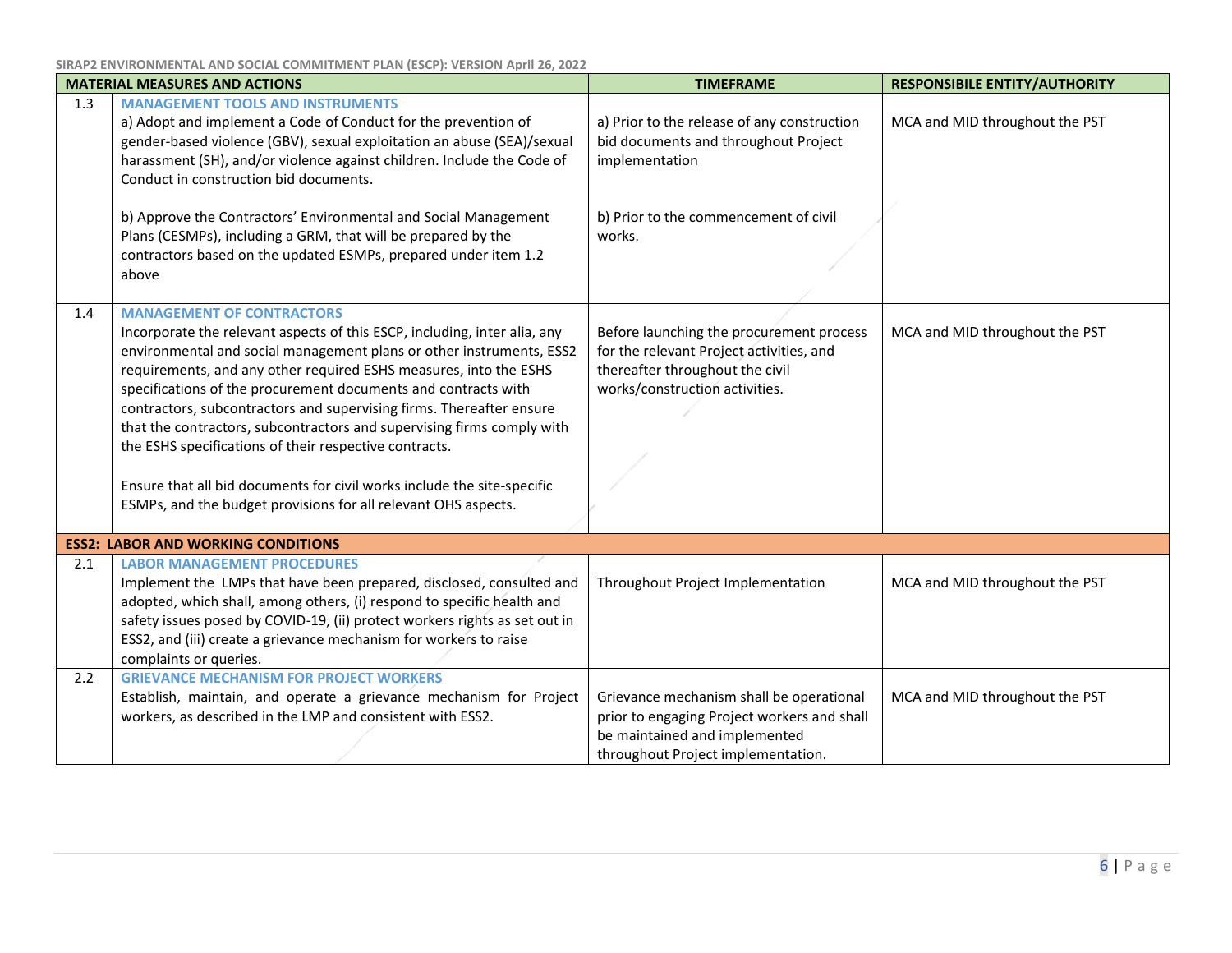| <b>MATERIAL MEASURES AND ACTIONS</b> |                                                                                                                                                                                                                                                                                                                                                                                                                                                                                 | <b>TIMEFRAME</b>                                                                                                        | <b>RESPONSIBILE ENTITY/AUTHORITY</b> |  |
|--------------------------------------|---------------------------------------------------------------------------------------------------------------------------------------------------------------------------------------------------------------------------------------------------------------------------------------------------------------------------------------------------------------------------------------------------------------------------------------------------------------------------------|-------------------------------------------------------------------------------------------------------------------------|--------------------------------------|--|
| 2.3                                  | <b>OCCUPATIONAL HEALTH AND SAFETY (OHS) MEASURES</b><br>Adopt, implement, and update the OHS measures specified in the LMP<br>and the updated ESMPs in a manner acceptable to the Association. The<br>Recipient shall regularly monitor the contractor's performance in<br>implementing OHS measures                                                                                                                                                                            | Throughout Project implementation                                                                                       | MCA and MID throughout the PST       |  |
|                                      | The Project's regular reporting system shall include performance in OHS<br>implementation.                                                                                                                                                                                                                                                                                                                                                                                      |                                                                                                                         |                                      |  |
|                                      | <b>ESS3: RESOURCE EFFICIENCY AND POLLUTION PREVENTION AND MANAGEMENT</b>                                                                                                                                                                                                                                                                                                                                                                                                        |                                                                                                                         |                                      |  |
| 3.1                                  | <b>RESOURCE EFFICIENCY AND POLLUTION PREVENTION AND</b><br><b>MANAGEMENT:</b><br>Ensure that the ESMPs are updated through action 1.2 above to include<br>resource efficiency and pollution prevention and management<br>measures in accordance with ESS3 and acceptable to the Association.                                                                                                                                                                                    | Prior to the release of any bid documents                                                                               | MCA and MID throughout the PST       |  |
|                                      | Thereafter, adopt and implement resource efficiency and pollution<br>prevention measures as described in the updated ESMPs.                                                                                                                                                                                                                                                                                                                                                     | Throughout Project implementation                                                                                       |                                      |  |
|                                      | <b>ESS4: COMMUNITY HEALTH AND SAFETY</b>                                                                                                                                                                                                                                                                                                                                                                                                                                        |                                                                                                                         |                                      |  |
| 4.2                                  | <b>COMMUNITY HEALTH AND SAFETY:</b><br>Prepare, adopt, and implement measures and actions to assess and<br>manage specific risks and impacts to the community arising from Project<br>construction activities, including, inter alia, dust, noise, behavior of<br>Project workers, and construction related impacts, and include these<br>measures in the ESMPs to be updated under action 1.2 above, in<br>accordance with ESS3 and in a manner acceptable to the Association. | Throughout Project implementation                                                                                       | MCA and MID throughout the PST       |  |
| 4.3                                  | <b>GBV AND SEA/SH RISKS:</b><br>Implement the GBV Action Plan prepared under SIRAP for SIRAP2<br>activities, in accordance with the ESSs.                                                                                                                                                                                                                                                                                                                                       | Throughout Project implementation.                                                                                      | MCA and MID throughout the PST       |  |
|                                      | <b>ESS5: LAND ACQUISITION, RESTRICTIONS ON LAND USE AND INVOLUNTARY RESETTLEMENT</b>                                                                                                                                                                                                                                                                                                                                                                                            |                                                                                                                         |                                      |  |
| 5.1                                  | <b>RESETTLEMENT PLAN:</b><br>Prepare, disclose, and consult the RP in accordance with ESS5, and<br>thereafter adopt and implement the RP before carrying out the relevant<br>Project activities, in a manner acceptable to the Association.                                                                                                                                                                                                                                     | Required to be implemented prior to any<br>land acquisition/access restriction and<br>displacement of affected persons. | MCA and MID throughout the PST       |  |
|                                      | <b>ESS6: BIODIVERSITY CONSERVATION AND SUSTAINABLE MANAGEMENT OF LIVING NATURAL RESOURCES</b>                                                                                                                                                                                                                                                                                                                                                                                   |                                                                                                                         |                                      |  |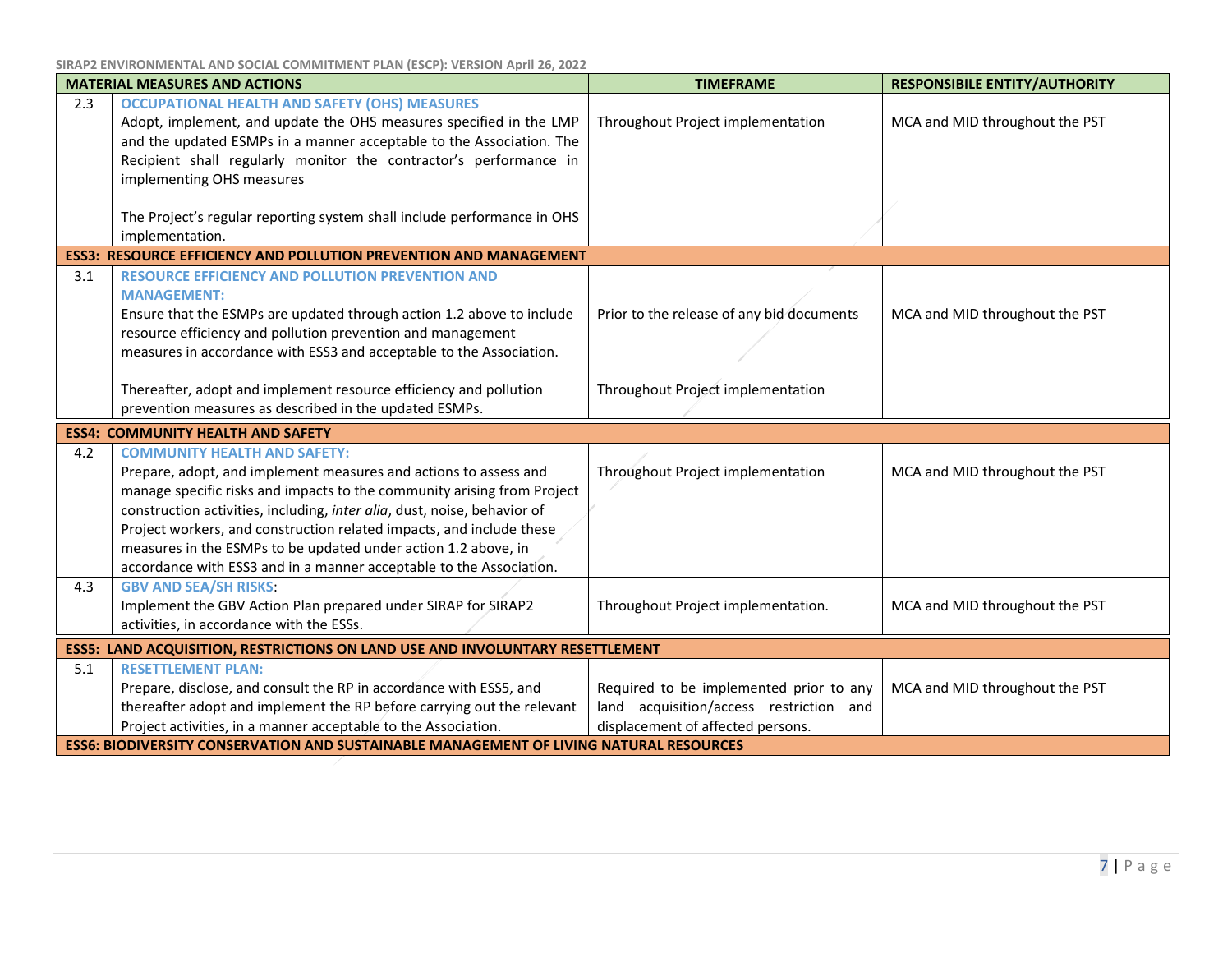| 6.1  | Ensure that the relevant ESMPs under action 1.2 include measures to<br>manage potential biodiversity risks and impacts in accordance with ESS6<br>and acceptable to the Association.                                                                                                                                                                                                                                                                                                                                                                                                                                                                                                                                                                                                                            | Throughout Project implementation                                                                                                                                                                                                             | MCA and MID throughout the PST |  |
|------|-----------------------------------------------------------------------------------------------------------------------------------------------------------------------------------------------------------------------------------------------------------------------------------------------------------------------------------------------------------------------------------------------------------------------------------------------------------------------------------------------------------------------------------------------------------------------------------------------------------------------------------------------------------------------------------------------------------------------------------------------------------------------------------------------------------------|-----------------------------------------------------------------------------------------------------------------------------------------------------------------------------------------------------------------------------------------------|--------------------------------|--|
|      | Thereafter, adopt and implement such measures as described in the<br>relevant ESMP(s).                                                                                                                                                                                                                                                                                                                                                                                                                                                                                                                                                                                                                                                                                                                          |                                                                                                                                                                                                                                               |                                |  |
|      | ESS7: INDIGENOUS PEOPLES/SUB-SAHARAN AFRICAN HISTORICALLY UNDERSERVED TRADITIONAL LOCAL COMMUNITIES                                                                                                                                                                                                                                                                                                                                                                                                                                                                                                                                                                                                                                                                                                             |                                                                                                                                                                                                                                               |                                |  |
| 7.1  | The Project shall be carried out in accordance with the applicable<br>requirements of ESS7, including, inter alia: (i) ensuring that the SEP<br>includes meaningful consultations with indigenous peoples throughout<br>Project implementation; (ii) implementing procedures, protocols and/or<br>other measures to ensure that indigenous peoples have access to<br>Project benefits in an fair, equitable, inclusive and culturally appropriate<br>manner; and (iii) implementing measures to ensure that indigenous<br>peoples are able to access the Project's grievance mechanism in a<br>culturally appropriate manner.                                                                                                                                                                                   | Throughout Project implementation                                                                                                                                                                                                             | MCA and MID throughout the PST |  |
|      | <b>ESS8: CULTURAL HERITAGE</b>                                                                                                                                                                                                                                                                                                                                                                                                                                                                                                                                                                                                                                                                                                                                                                                  |                                                                                                                                                                                                                                               |                                |  |
| 8.1  | <b>CHANCE FINDS:</b><br>Adopt and implement the chance find procedure described in the<br>ESMPs for the Project.                                                                                                                                                                                                                                                                                                                                                                                                                                                                                                                                                                                                                                                                                                | Throughout Project implementation                                                                                                                                                                                                             | MCA and MID throughout the PST |  |
|      |                                                                                                                                                                                                                                                                                                                                                                                                                                                                                                                                                                                                                                                                                                                                                                                                                 |                                                                                                                                                                                                                                               |                                |  |
|      | <b>ESS10: STAKEHOLDER ENGAGEMENT AND INFORMATION DISCLOSURE</b>                                                                                                                                                                                                                                                                                                                                                                                                                                                                                                                                                                                                                                                                                                                                                 |                                                                                                                                                                                                                                               |                                |  |
| 10.1 | <b>Stakeholder Engagement Plan:</b><br>Implement the SEP that has been prepared, consulted, disclosed and<br>adopted for the Project, consistent with ESS10, in a manner acceptable<br>to the Association.                                                                                                                                                                                                                                                                                                                                                                                                                                                                                                                                                                                                      | Throughout Project implementation                                                                                                                                                                                                             | MCA and MID throughout the PST |  |
| 10.2 | <b>PROJECT GRIEVANCE MECHANISM:</b><br>Establish, publicize, maintain, and operate an accessible grievance<br>mechanism, to receive and facilitate resolution of concerns and<br>grievances in relation to the Project, promptly and effectively, in a<br>transparent manner that is culturally appropriate and readily accessible<br>to all Project-affected parties, at no cost and without retribution,<br>including concerns and grievances filed anonymously, in a manner<br>consistent with ESS10.<br>The grievance mechanism shall be equipped to receive, register, and<br>facilitate the resolution of GBV and SEA/SH complaints, including<br>through the referral of survivors to relevant gender-based violence<br>service providers, all in a safe, confidential, and survivor-centered<br>manner. | Project-level grievance mechanism to be<br>operationalized and disseminated to<br>stakeholders by no later than three (3)<br>months after the Effective Date, and shall<br>be maintained and implemented<br>throughout Project implementation | MCA and MID throughout the PST |  |